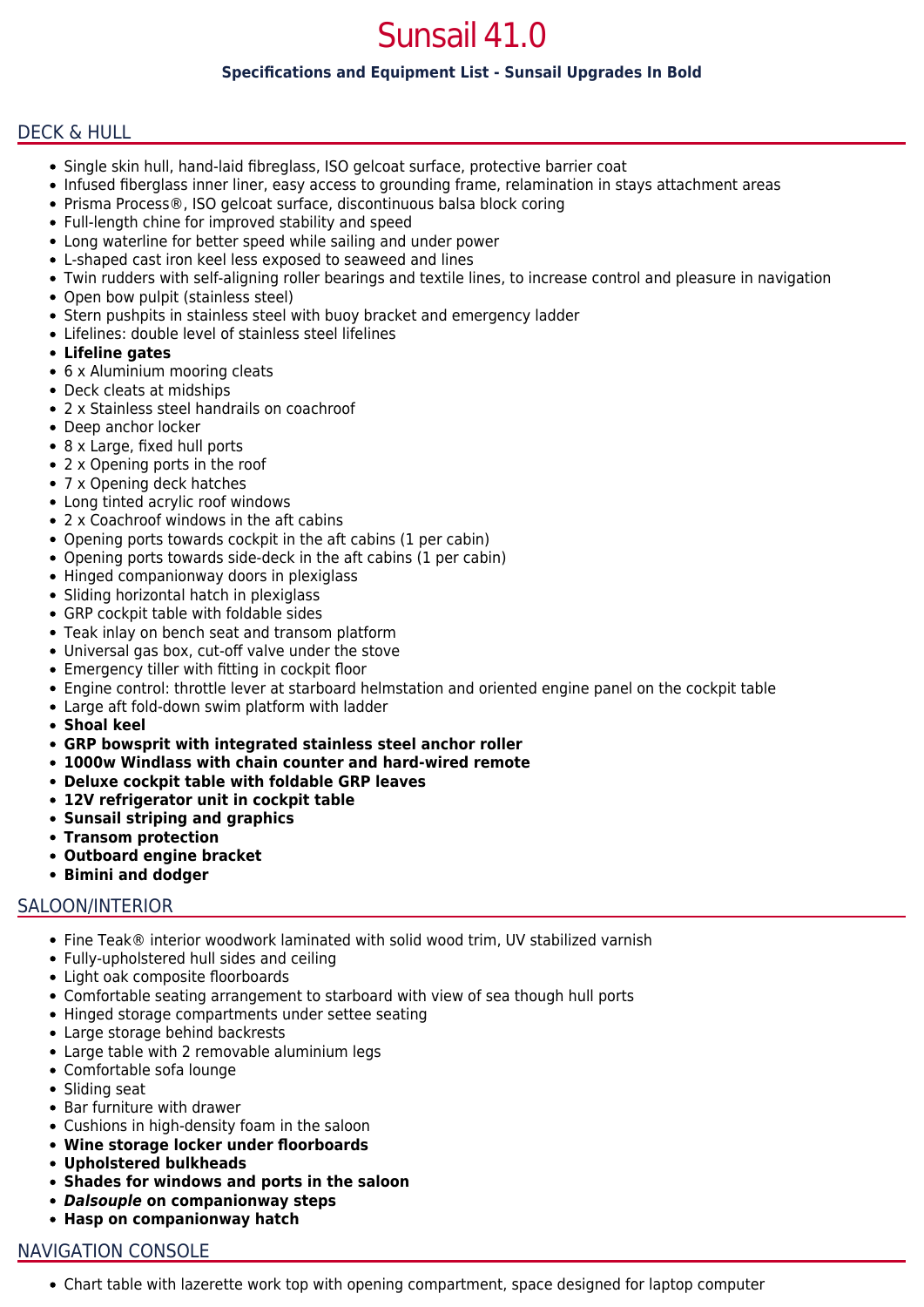- Book shelf
- Large storage space under electrical panel for books and other navigation equipment
- Storage under seat
- Access to central cabinet storage compartment
- Bicolour reading light
- Ergonomic chart table seat
- Multiple storage for telephone, keys, etc.

#### **GALLEY**

- U-shape galley located on port side
- Laminate white counter top, with fiddles
- Double stainless steel sinks with chrome fixtures. Sink cover and anti projection board, in Laminate white
- Large drawer in the centre cabinet
- Soft-close, fully-extending drawers
- Waste bin 26 L / 7 US gal
- Open storage behind the galley
- **2 burner stove and grill**
- **Fridge 190 L / 50 US gal with front opening**
- **Mesh on the drain hole in fridge**
- Opening hatch above the stove
- **Propane solenoid cut-off valve**

## FORWARD CABIN

- Large domestic size, rectangular berth, 2,00 m x 1,50 m / 6'6" x 4'9", with High Density Premium mattress
- Large hanging locker to starboard with LED lighting
- 2 large drawers underneath the berth
- Side bed tables with leatherette
- Fully upholstered front bulkhead
- 2 large storage areas in front of the cabin
- Opening deck hatch, for light and ventilation
- 2 large fixed hull ports with sliding blinds
- Deck hatches with blind and bug screens

## FORWARD HEAD

- En suite compartment with direct access from the cabin
- GRP sink furniture
- Storage with towel shelf
- Large deck hatch
- Indirect LED lighting
- Shower, shower drain with automatic switch, water inlet valve and connector underneath the sink
- Shower separated with a plexiglas door
- **Large bowl Quiet Flush electric head (toilet)**

## AFT CABINS

- Large domestic size, berth 2,015 m x 1,38 x 1,22 m /  $6'6''$  x  $4'6''$  x 4', with High Density Premium mattress
- Hanging locker storage shelf along hull
- 1 long fixed hull port, 1 large fixed cockpit window
- 1 opening port towards the cockpit, 1 opening port towards the side decks
- Blinds for each opening
- Access to tanks and technical area between the cabins

# AFT HEAD

- Double access, from starboard cabin and saloon
- GRP sink furniture, storage with towel shelf, base cabinet, wall cabinet with 2 mirrors
- Large roof window, opening port for light and ventilation
- Indirect LED lighting
- Shower, shower drain with automatic switch, water inlet valve and connector underneath the sink
- Shower separated with a plexiglas door
- **Large bowl Quiet Flush electric head (toilet)**

# ELECTRICAL INSTALLATION

- LED lighting throughout
- LED Navigation lights
- Main 12 V electrical panel at the chart table
- 12 V Circuit for house and engine system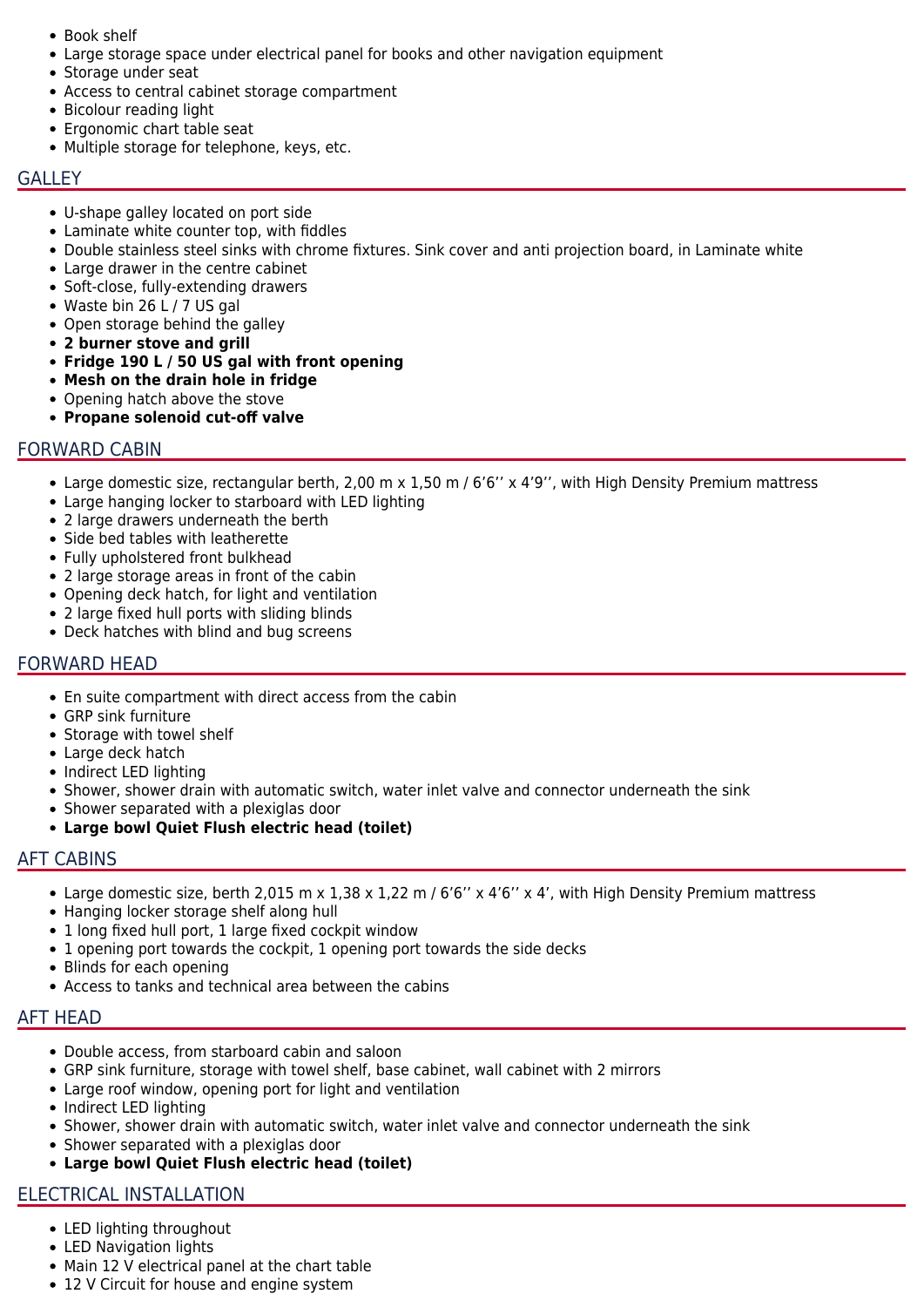- **Upgraded Gel batteries instead of standard lead**
- **2 x 85 amp Gel house batteries**
- **Additional 2 x 85 amp gel batteries**
- Engine start battery capacity 1 x 110 Ah / 12 V
- 12 V engine alternator: 125 A
- Positive and negative battery switch 12 V in the aft cabin
- **Shore power wired direct**
- **USB plugs in the cabins and the saloon**
- **Navicolor supervision system**
- **Battery monitoring system**
- **Battery charger 60amp**
- **Plugs in the cabins**
- **Interior indirect lighting**
- **Raymarine i70s multifunction display**
- **Depth-speed sensor**
- **Masthead wind sensor**
- **VHF**
- **Raymarine p70s autopilot + ACU400 core unit and gyrocompass**
- **GPS -- Raymarine Axiom 9 multifunction touchscreen display with WIFI**
- **Fusion stereo system with bluetooth and saloon and cockpit speakers**
- **Shore power air conditioning**
- **Fans in saloon and all cabins**
- **Sunsail marine smarthub (wifi via cellular network and stored local content)**
- **Solar panel**

# PLUMBING INSTALLATION

- Hot and cold pressurized water circuit with semi-rigid plastic pipes
- "Heavy-duty" water pump (19 L / 5 US gal / mn), accumulator tank for consistent water pressure
- Roto moulded tank: 330 L / 87 US gal, under the aft cabin berth
- Tank gauges (1 per tank)
- Tank manifold with selector valves
- 1 x 40L / 10USgal hot water heater connected to engine heat exchanger and 110v or 220v electrical system
- **Transom shower with hot and cold water mixer**
- Electrical shower pumps, self-activating
- Holding tank 130 L / 34 US gal, with gravity drain and deck fitting
- Electric bilge pump located in bilge area with activation via switch at electrical panel
- Dual-action manual bilge pump located in the cockpit, with separate hose from primary bilge pump

## **1 x Additional water tank 200L / 53USgal**

# ENGINE & CONTROLS

## **Yanmar 40HP (3JH5A) Shaft drive**

- Engine panel oriented toward helmsman, located on the cockpit table. Throttle at the starboard helm station.
- Insulation: Foam, with fire retardant film
- Built-in muffler, air ventilation and stainless steel exhaust fitting
- Fixed 3-blade propeller
- Ventilation system extractor fan located near the engine, benefiting from the insulation of the engine room. Outlets vents at the back of cockpit
- Roto moulded fuel tank 200 L / 53 US gal located under the aft cabin berth, fuel / water separator
- Access behind steps to engine compartment and from aft cabins

# MAST, RIGGING & SAILS

- **Custom heavy duty battened charter mainsail**
- **Charter upgrade, heavy duty furling genoa with Sunsail red UV protection strips**
- **Stackpack LazyJack system in Sunsail blue with logo**
- Classic mast in anodised aluminium with double spreaders, deck-stepped
- Aluminium boom with rigid vang and lowered goose neck for easier handling
- **Adjustable backstay with turnbuckle**
- **ProFurl furling system**
- Running rigging: topping lift, mainsail halyard, genoa halyard, mainsheet, genoa sheets in polyester
- Standing rigging discontinuous 1 x 19 stainless steel wire
- 115 % furling genoa with UV protection
- Mainsheet attached to bridle forward of companionway, with sheets lead back to the cockpit winches
- Adjustable genoa sheet friction rings in cockpit
- Spinlock jammers
- Winch handle
- **1 x Harken 40.2 electric winch on coachroof port**